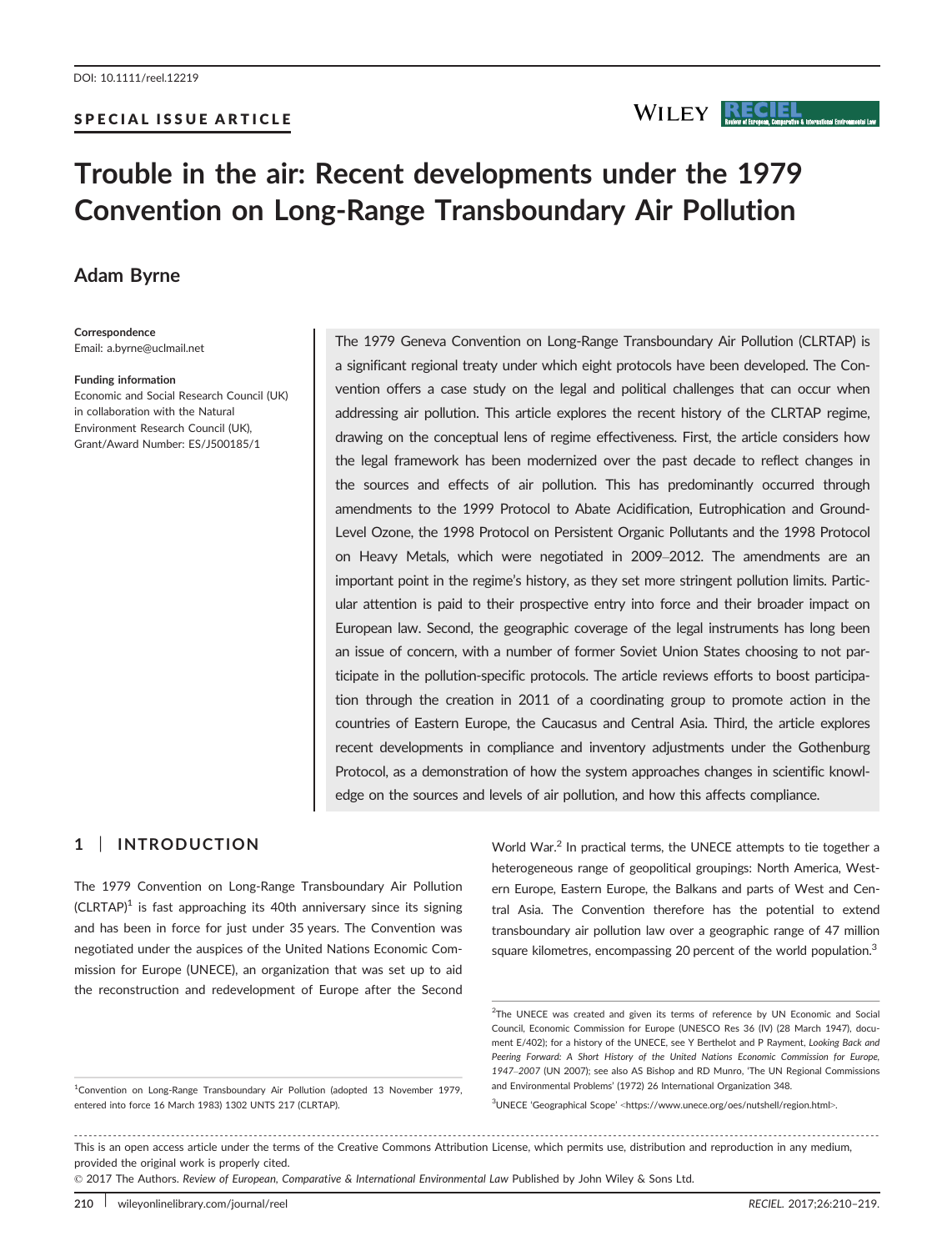The CLRTAP mainly came into existence as a response to the phenomenon of acid deposition (acid rain). Over time, the range of pollutants and environmental phenomena that the law addresses has expanded through seven protocols to include the regulation of sulphur oxides (SO<sub>x</sub>) (particularly sulphur dioxide or  $SO_2$ ), <sup>4</sup> nitrogen oxides (NO<sub>x</sub>) (particularly nitrogen dioxide or  $NO<sub>2</sub>$ ),<sup>5</sup> non-methane volatile organic compounds (NMVOCs),<sup>6</sup> ammonia (NH<sub>3</sub>),<sup>7</sup> fine particulate matter  $(PM_{2.5})$ <sup>8</sup> heavy metals (lead, cadmium, mercury)<sup>9</sup> and persistent organic pollutants (POPs).<sup>10</sup> The European Monitoring and Evaluation Programme (EMEP) aids the Convention process through the monitoring, measuring and modelling of air pollution and receives funding through the 1984 EMEP Protocol.<sup>11</sup> Speaking purely in terms of codification, the developments under the Convention point to it being one of the most successful examples of a multilateral environmental agreement (MEA) that has ever existed. Although the regime has played a major role in efforts to reduce acidification, photochemical smog, ground-level ozone, eutrophication and toxic pollution, significant challenges remain.

In a previous publication I analysed and explored the history of the CLRTAP in detail through the analytical framework of regime design and effectiveness.<sup>12</sup> Based on current thinking in international

<sup>5</sup>Protocol to the 1979 CLRTAP Concerning the Control of Emissions of Nitrogen Oxides or their Transboundary Fluxes (adopted 31 October 1988, entered into force 14 February 1991) 1593 UNTS 287 (NO<sub>x</sub> Protocol); Gothenburg Protocol (n 4) Annex II.

6 Protocol to the 1979 CLRTAP Concerning the Control of Emissions of Volatile Organic Compounds or their Transboundary Fluxes (adopted 18 November 1991, entered into force 29 September 1997) 2001 UNTS 187 (VOCs Protocol); Gothenburg Protocol (n 4) Annex II.

<sup>7</sup>Gothenburg Protocol (n 4) Annex II.

<sup>9</sup> Protocol to the 1979 CLRTAP on Heavy Metals (adopted 24 June 1998, entered into force 29 December 2003) 2237 UNTS 4 (Heavy Metals Protocol).

 $BY$ RECIEL  $WII$  FY  $\overline{211}$ 

law and politics, effectiveness can be divided into three strands – legal effectiveness.<sup>13</sup> institutional design<sup>14</sup> and normative effectiveness.15 In total, criteria of 12 effectiveness sub-headings were used. In this shorter article, I focus on recent developments under the regime (focusing on the past 10 years), and return to three areas of concern – entry into force, State participation and compliance.

#### 1.1 | Entry into force

A central argument was that for an environmental treaty to be legally effective, there would need to be high levels of compliance with ambitious and precise commitments, although a close reading of the history of the regime suggested that soft law and institutional innovations can bolster participation and improve environmental effectiveness over the long term.<sup>16</sup> Between 2009 and 2012, the parties negotiated amendments to the 1998 POPs Protocol, $17$  the 1998 Heavy Metals Protocol<sup>18</sup> and the 1999 Gothenburg Protocol.<sup>19</sup> These amendments attempted to improve the legal framework and reflect changes in the sources and effects of air pollution, potentially improving the air quality of the UNECE region. The analytical framework of legal effectiveness does not, however, adequately address issues of entry into force. The amendments and their entry into force must therefore be given prominence in any effectiveness assessment as their legal status reflects momentum, legitimacy and State support for multilateral action on transboundary air pollution; this also enables formal assessments of compliance.

#### 1.2 | State participation

The geographic coverage of the legal instruments has long been an issue of concern, with a number of the former Soviet Union States choosing to not participate in the pollution-specific protocols adopted after the end of the Cold War. I have previously argued that 'state participation is a key area where the regime needs to make substantial improvements'.<sup>20</sup> I return to this subject and

<sup>&</sup>lt;sup>4</sup>Protocol to the 1979 CLRTAP on the Reduction of Sulphur Emissions or their Transboundary Fluxes by at Least 30 per cent (adopted 8 July 1985, entered into force 2 September 1987) 1480 UNTS 215 (Sulphur Protocol I); Protocol to the 1979 CLRTAP on Further Reduction of Sulphur Emissions (adopted 14 June 1994, entered into force 5 August 1998) 2030 UNTS 122 (Sulphur Protocol II); Protocol to the 1979 CLRTAP to Abate Acidification, Eutrophication and Ground-Level Ozone (adopted 30 November 1999, entered into force 17 May 2005) 2319 UNTS 81 (Gothenburg Protocol). See RR Churchill, G Kutting and LM Warren, 'The 1994 UN ECE Sulphur Protocol' (1995) 7 Journal of Environmental Law 169; J Wettestad, 'The 1999 Multi-pollutant Protocol: A Neglected Break-through in Solving Europe's Air Pollution Problems?' in OS Stokke and ØB Thommessen (eds), Yearbook of International Co-operation on Environment and Development (Earthscan 2002) 35.

<sup>&</sup>lt;sup>8</sup>Included in UNECE 'Decision 2012/2 on Amendment of the Text of and Annexes II to IX to the Protocol and the Addition of New Annexes X and XI' (adopted 4 May 2012, not yet in force) UN Doc ECE/EB.AIR/111/Add.1 (2012 Gothenburg Protocol Amendments).

<sup>&</sup>lt;sup>10</sup>Protocol to the 1979 CLRTAP on Persistent Organic Pollutants (adopted 24 June 1998, entered into force 23 October 2003) 2230 UNTS 79 (POPs Protocol). See K Hillman, 'International Control of Persistent Organic Pollutants: The UN Economic Commission for Europe Convention on Long-Range Transboundary Air Pollution, and Beyond' (1999) 8 Review of European Community and International Environmental Law 105.

<sup>&</sup>lt;sup>11</sup>Protocol to the 1979 CLRTAP on Long-Term Financing of the Co-operative Programme for Monitoring and Evaluation of the Long-Range Transmission of Air Pollutants in Europe (EMEP) (adopted 28 September 1984, entered into force 28 January 1988) 1491 UNTS 167 (EMEP Protocol).

<sup>&</sup>lt;sup>12</sup>A Byrne, 'The 1979 Convention on Long-Range Transboundary Air Pollution: Assessing its Effectiveness as a Multilateral Environmental Regime after 35 Years' (2015) 4 Transnational Environmental Law 37. The theoretical underpinnings of regime effectiveness are detailed more fully in that longer article, but draw upon D Bodansky, The Art and Craft of International Environmental Law (Harvard University Press 2011) 262–271; and PH Sand (ed), The Effectiveness of International Environmental Agreements: A Survey of Existing Legal Instruments (Grotius 1992) 4–7. I apply the term regime following the political scientist and international relations theorist EB Haas, who used the term to capture the 'norms, rules, and procedures agreed to in order to regulate an issue-area'; EB Haas, 'Why Collaborate?: Issue-Linkage and International Regimes Source' (1980) 32 World Politics 357, 358.

 $13$ Subdivided into (i) the commitments and compliance; (ii) the use of binding/non-binding instruments; (iii) the precision of the rules; and (iv) the implementation strategies.

 $14$ Focusing on (i) the core institutions; and (ii) the international implementation procedures, which included dispute settlement and reporting, review and non-compliance procedures.

 $15$ Subdivided into (i) legitimacy and the rules on decision making and participation; (ii) State participation; (iii) the assignment of implementation responsibilities; (iv) the degree of burden sharing and financial assistance; and (v) the empowerment of domestic stakeholders. 16Byrne (n 12) 44.

<sup>17</sup>UNECE 'Decision 2009/1 on Amending the Text of and Annexes I, II, III, IV, VI and VIII to the POPs Protocol'; 'Decision 2009/2 on Listing of Short-Chain Chlorinated Paraffins and Polychlorinated Naphthalenes in Annexes I and II to the POPs Protocol'; 'Decision 2009/3 on Amending Annexes V and VII to the POPs Protocol'; 'Decision 2009/4 on the Guidance Document on Best Available Techniques to Control Emissions to the POPs Protocol' UN Doc ECE/EB.AIR/99/Add.1 (18 December 2009) (2009 POPs Protocol Amendments).

<sup>18</sup>UNECE 'Decision 2012/5 on Amendment of the Text of and Annexes other than III and VII to the 1998 Protocol on Heavy Metals'; 'Decision 2012/6 on Amendment of Annex III to the 1998 Protocol on Heavy Metals' UN Doc ECE/EB.AIR/113/Add.1 (13 December 2012) (2012 Heavy Metals Protocol Amendments).

<sup>19</sup>UNECE 'Decision 2012/1 on Amendment of Annex I to the Protocol' (adopted 4 May 2012, entered into force 5 June 2013) UN Doc ECE/EB.AIR/111/Add.1; Decision 2012/2 (n 8). 20Byrne (n 12) 60.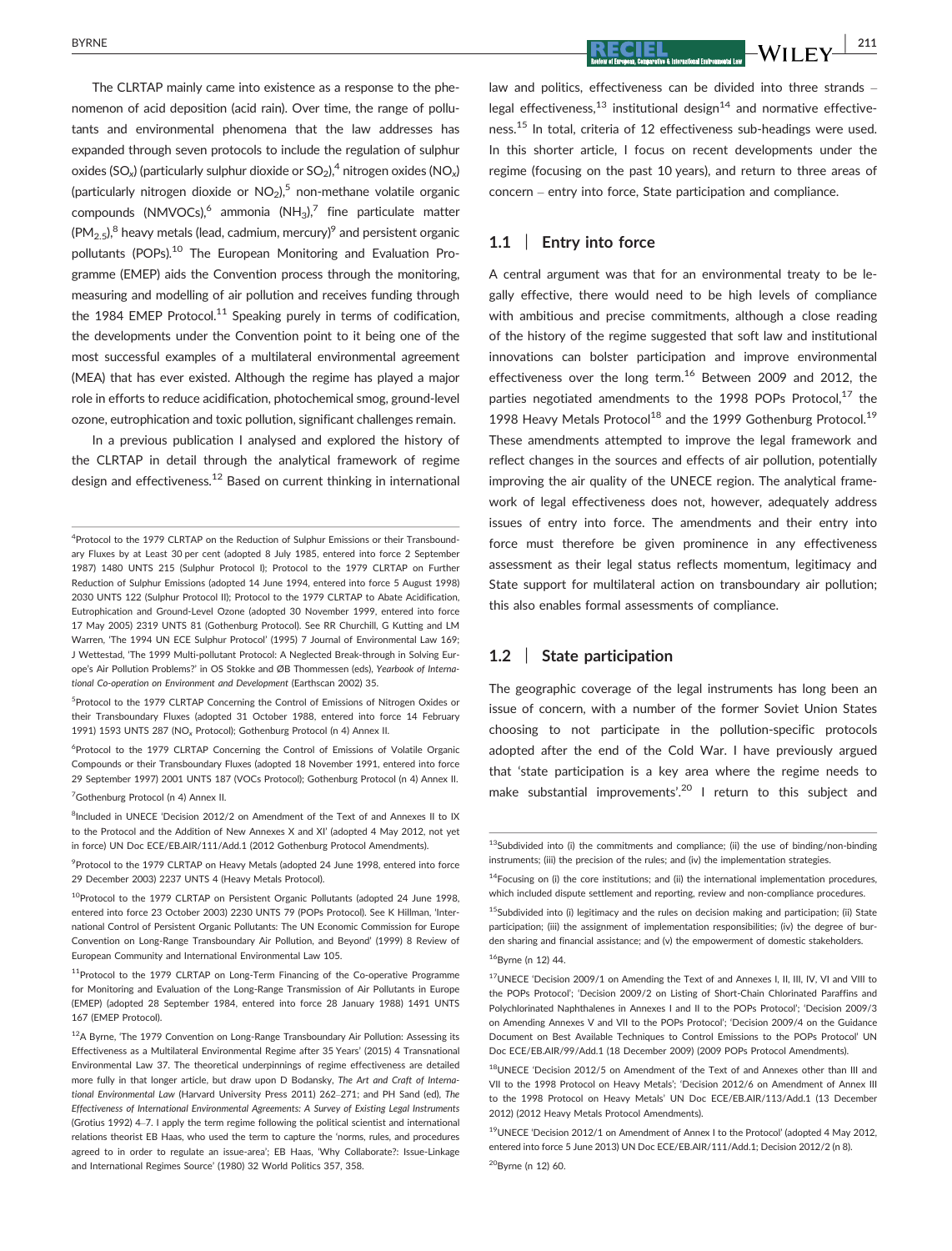$^{212}$  | M/H EV RECIEL  $^{8}$ 

consider the efforts to boost participation through the creation in 2011 of a coordinating group to promote action in the countries of Eastern Europe, the Caucasus and Central Asia (EECCA). Having now existed for six years, enough time has passed to make some tentative conclusions as to whether this approach has improved participation.

#### 1.3 | Compliance

This article explores the recent history of compliance and inventory adjustments under the Gothenburg Protocol, as a demonstration of how the system approaches changes in scientific knowledge on the sources and levels of air pollution. I suggest that an assessment of compliance should be read more broadly than simply the achievement of the objectives as approved by expert assessments and/or implementation committees, but rather should include some discussion of the manner in which States reached compliance, and whether this is in keeping with the spirit of the law and broader environmental principles.<sup>21</sup>

## 2 | A BRIEF OVERVIEW OF THE CONVENTION AND RECENT DEVELOPMENTS

It was within a context of great reluctance to acknowledge the problem of acid rain that the CLRTAP was negotiated.<sup>22</sup> The Convention was consequently a 'loose' framework agreement<sup>23</sup> or a protoframework agreement with an aspirational tone. Article 1(b) defined long-range transboundary air pollution (LRTAP) as:

> air pollution whose physical origin is situated wholly or in part within the area under the national jurisdiction of one State and which has adverse effects in the area under the jurisdiction of another State at such a distance that it is not generally possible to distinguish the contribution of individual emission sources or groups of sources.<sup>24</sup>

This definition captures a broad range of pollutants and scales, from potentially a single source positioned along a national border, to a number of sources in an industrial zone, to diffuse pollution (e.g., vehicle emissions). It does not set an upper limit on the geographical scope of what can be considered transboundary. It also appears to suggest that the sources of transboundary air pollution cannot be identified, but it was possible to identify the general

23Wettestad (n 4) 35.

sources by the late 1970s, if not the specific point sources. $25$  Where there were a number of national borders converging the difficulties increased however (e.g., the Benelux region). This creatively ambiguous definition was bound up in the realpolitik that action on transboundary air pollution would avoid discussion of liability.<sup>26</sup> with a general acceptance by the negotiating parties that a focus on collective action would be more conducive to multilateral action. Article 2 of the Convention created the general obligation on the contracting parties to 'endeavour to limit and, as far as possible, gradually reduce and prevent air pollution including long-range transboundary air pollution'.<sup>27</sup> The other major achievements of the Convention included provisions on notification, consultation, monitoring and an embryonic version of the requirement to use best available technology which was qualified by economic feasibility.<sup>28</sup>

Although it is very difficult to directly ascribe cause and effect to an MEA, and perhaps not appropriate given that the amelioration of environmental problems relies on a range of interconnected and interdependent social, political, technological, economic and cultural factors, as well as legal ones, $29$  it is reasonable to conclude that the Convention process played its part in producing significant declines in air pollution.<sup>30</sup> The most remarkable achievement to date has been the decline in  $SO<sub>2</sub>$  emissions: European emissions stabilized in the 1980s and then dropped from 60 million tonnes/year (t/y) in 1990 to 20 million t/y in 2000, with current levels at  $~13$  million t/y.<sup>31</sup>

 $27$ CLRTAP (n 1) art 2.

 $^{28}$ A Rosencranz, 'The ECE Convention of 1979 on Long-Range Transboundary Air Pollution' (1981) 75 American Journal of International Law 975, 977.

<sup>21</sup>EB Weiss, 'Understanding Compliance with International Environmental Agreements: The Baker's Dozen Myths' (1999) 32 University of Richmond Law Review 1555, 1563.

 $22$ The UK, West Germany and later the Reagan administration in the United States were particularly indifferent. J McCormick, Acid Earth: The Global Threat of Acid Pollution (Earthscan 1990) 76.

 $24$ CLRTAP (n 1) art 1(b).

<sup>&</sup>lt;sup>25</sup>See, e.g., H Rodhe, 'A Study of the Sulfur Budget for the Atmosphere over Northern Europe' (1972) 24 Tellus 128; B Bolin and C Persson, 'Regional Dispersion and Deposition of Atmospheric Pollutants with Particular Application to Sulfur Pollution over Western Europe' (1975) 27 Tellus 281; JN Galloway and DM Whelpdale, 'An Atmospheric Sulfur Budget for Eastern North America' (1980) 14 Atmospheric Environment 409; G Handl, 'National Uses of Transboundary Air Resources: The International Entitlement Issue Reconsidered' (1986) 26 Natural Resources Journal 405; see also United Nations Environment Programme (UNEP), Air Pollution: Promoting Regional Cooperation (UNEP 2010) 42–44.

<sup>&</sup>lt;sup>26</sup>The Article 8(f) footnote, inserted at the request of the UK, stated that the 'present Convention does not contain a rule on State liability as to damage'. See M Pallemaerts, 'International Legal Aspects of Long-Range Transboundary Air Pollution' (1988) 1 Hague Yearbook of International Law 189; and JG Lammers, 'The European Approach to Acid Rain' in DB Magraw (ed), International Law and Pollution (University of Pennsylvania Press 1991) 265.

 $29$ The energy transitions literature has highlighted the complex and contingent nature of large-scale change; see generally FW Geels et al, 'The Enactment of Socio-technical Transition Pathways: A Reformulated Typology and a Comparative Multi-level Analysis of the German and UK Low-Carbon Electricity Transitions (1990–2014)' (2016) 45 Research Policy 896, 897. For the influence of the regime in spurring technological change, see T Dekker, HRJ Vollebergh, F de Vries and CA Withagen, 'Inciting Protocols' (2012) 64 Journal of Environmental Economics and Management 45; HRJ Vollebergh and E van der Werf, 'The Role of Standards in Eco-innovation: Lessons for Policymakers' (2014) 8 Review of Environmental Economics and Policy 230.

<sup>&</sup>lt;sup>30</sup>For the history of the regime, see Byrne (n 12); S Marsden and E Brandon, Transboundary Environmental Governance in Asia Practice and Prospects with the UNECE Agreements: Practice and Prospects with the UNECE Agreements (Edward Elgar 2015) 201–237; HC Bugge, 'The Principle and Duty to Cooperate: The Case of Conventions on Transboundary Air Pollution in Europe' in S Jayakumar, T Koh and HD Phan (eds), Transboundary Pollution: Evolving Issues of International Law and Policy (Edward Elgar 2015) 263; and J Wettestad, 'The Improving Effectiveness of CLRTAP: Due to Clever Design?' in R Lidskog and G Sundqvist (eds), Governing the Air: The Dynamics of Science, Policy, and Citizen Interaction (MIT Press 2011) 39.

<sup>&</sup>lt;sup>31</sup>D Fowler et al, 'Acidification of Lakes and Forest Soils' in R Maas and P Grennfelt (eds), Towards Cleaner Air: Scientific Assessment Report 2016 (EMEP Steering Body and Working Group on Effects of the CLRTAP 2016) 7, 7.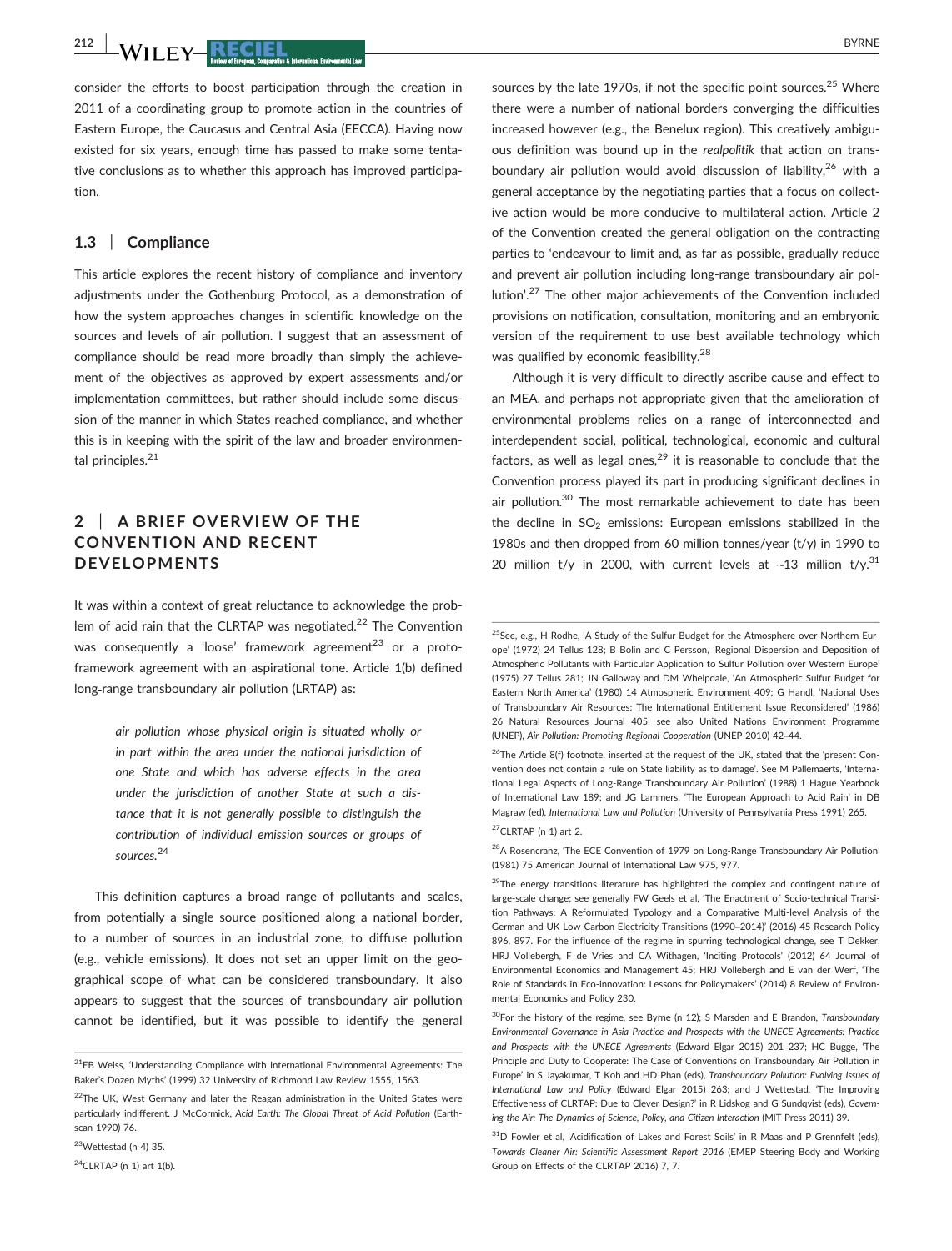Nitrogen dioxide emissions have also declined markedly, although perhaps less spectacularly, reducing from  $\sim$ 29 million t/y in 1990 to  $\sim$ 17 million  $t/v$  presently.<sup>32</sup> Emissions of volatile organic compounds (VOCs), heavy metal pollution and POPs have also declined, and there is also growing evidence that implementing the CLRTAP protocols may have contributed to modest reductions in carbon dioxide.<sup>33</sup>

The UNECE was an extremely useful institutional home for tackling certain types of transboundary air pollution, such as acid rain, which fitted, or could be made to fit, into its boundaries. Choosing to adhere to these membership criteria was diplomatically shrewd given its East–West membership, and politically convenient given the limited interest in tackling the problem on a global scale at the time.<sup>34</sup> The CLRTAP reflects how the problem was being approached, by scientists and politicians, as a regional problem rather than a global one. $35$  The membership criteria have become a limitation in recent years, however, as the hemispheric nature of POPs, mercury, ozone and particulate matter mean that the CLRTAP protocols which address these pollutants can only ever be partially successful, and points towards the need for global approaches to air pollution.<sup>36</sup> Discussions on whether the CLRTAP could be opened up to non-UNECE States were unsuccessful

#### $32$ ibid.

<sup>33</sup>A Slechten and V Verardi, 'Measuring the Impact of Multiple Air Pollution Agreements on Global  $CO_2$  Emissions' (2016) 92 Land Economics 534. There are potential economic, environmental and health co-benefits between air pollution reduction and climate change mitigation, which suggests that an international law approach to air pollution would be useful. R Swart, M Amman, F Raes and W Tuinstra, 'A Good Climate for Clean Air: Linkages between Climate Change and Air Pollution: An Editorial Essay' (2004) 66 Climatic Change 263; P Tollefsen et al, 'Air Pollution Policies in Europe: Efficiency Gains from Integrating Climate Effects with Damage Costs to Health and Crops' (2009) 12 Environmental Science and Policy 870; GF Nemet, T Holloway and P Meier, 'Implications of Incorporating Air-Quality Co-benefits into Climate Change Policymaking' (2010) 5 Environmental Research Letters 4535. Reflecting the importance of climate change, the UNECE became a partner in the Climate and Clean Air Coalition to reduce short lived climate pollutants; see <<http://www.ccacoalition.org>>.

 $34$ For a critical analysis on the importance of science in diplomacy and the Convention, see R Rothschild, 'Détente from the Air: Monitoring Air Pollution during the Cold War' (2016) 57 Technology and Culture 831.

<sup>35</sup>See, e.g., GE Likens and FH Bormann, 'Acid Rain: A Serious Regional Environmental Problem' (1974) 184 Science 1176.

<sup>36</sup>The impacts of POPs have disproportionately fallen on the polar environment given the phenomenon of global distillation which leads them to concentrate in the higher latitudes. See F Wania and D Mackay, 'Tracking the Distribution of Persistent Organic Pollutants' (1996) 30 Environmental Science and Technology 390. It was suggested in the early 2000s that the CLRTAP was a model for a potential hemispheric air pollution treaty which could tackle intercontinental transport of air pollution, although it was argued that regional approaches would be more politically palatable. T Holloway, A Fiore and MG Hastings, 'Intercontinental Transport of Air Pollution: Will Emerging Science Lead to a New Hemispheric Treaty?' (2003) 37 Environmental Science and Technology 4535; H Selin, 'Comment on "Intercontinental Transport of Air Pollution: Will Emerging Science Lead to a New Hemispheric Treaty?"' (2004) 38 Environmental Science and Technology 1912. In Asia, pollution was already high in 1979, accounting for around 10 percent of global sulphur emissions, and the continent overtook Western European emissions in the 1980s. China and India now account for  $\sim$ 40 percent of global SO<sub>2</sub> emissions ( $\sim$ 30 and 10 percent, respectively). DI Stern, 'Global Sulfur Emissions from 1850 to 2000' (2005) 58 Chemosphere 163, 169; Z Klimont, SJ Smith and J Cofala, 'The Last Decade of Global Anthropogenic Sulfur Dioxide: 2000–2011 Emissions' (2013) 8 Environmental Research Letters 014003. Pollution from Asia crosses regional borders, and there is increasing evidence that it has hemispheric impacts.  $PM<sub>2.5</sub>$  pollution produced in China in 2007 has been linked to 64,800 external premature deaths, including more than 3,100 in Western Europe and the United States, whilst internally Chinese  $PM_{2.5}$  pollution has been linked to 108,600 premature deaths. V Ramanathan and Y Feng, 'Air Pollution, Greenhouse Gases and Climate Change: Global and Regional Perspectives' (2009) 43 Atmospheric Environment 37; SK Guttikunda and P Jawahar, 'Atmospheric Emissions and Pollution from the Coal-Fired Thermal Power Plants in India' (2014) 92 Atmospheric Environment 449; Q Zhang et al, 'Transboundary Health Impacts of Transported Global Air Pollution and International Trade' (2017) 543 Nature 705.

BYRNE  $\begin{array}{|c|c|c|c|c|c|}\hline \textbf{P} & \textbf{P} & \textbf{M} & \textbf{N} & \textbf{N} & \textbf{N} & \textbf{N} & \textbf{N} & \textbf{N} & \textbf{N} & \textbf{N} & \textbf{N} & \textbf{N} & \textbf{N} & \textbf{N} & \textbf{N} & \textbf{N} & \textbf{N} & \textbf{N} & \textbf{N} & \textbf{N} & \textbf{N} & \textbf{N} & \textbf{N} & \textbf{N} & \textbf{N} & \textbf{N} & \textbf{$ 

in the mid-2000s.<sup>37</sup> The Global Atmospheric Pollution Forum (GAP Forum, active between 2005 and 2012), based at the Stockholm Environment Institute, commented in 2010 that there was 'no realistic prospect of achieving [a more effective inter-regional and global framework] through negotiation of a new global air pollution treaty, nor by widening the scope of existing conventions'.<sup>38</sup> Regardless of the potential benefits and the desirability of a global approach, there is little prospect in the short term for a global treaty.<sup>39</sup> Regional approaches to air pollution are likely to remain important and dominant over the coming decade.

From the 1990s onwards, the policy focus broadened out from ecosystem protection to include human health co-benefits (e.g., particulate matter) and the range of sectors that received attention also expanded (e.g., agriculture). A major achievement for the regime was the adoption of amendments to the late 1990s protocols. These were of key importance because they extended the framework to 2020 and beyond, increased the stringency of the commitments and incorporated more chemicals. The original 1998 POPs Protocol banned eight POPs (e.g., toxaphene), whilst four were scheduled for elimination and four had severe restrictions placed on them (including  $DDT^{40}$  and  $PCBs^{41}$ ). A deadline was created for the introduction of incineration emission limit values, whilst the Protocol also set rules for the disposal of the banned substances. The 2009 POPs Protocol Amendments<sup>42</sup> put in place further restrictions and regulate additional POPs, targeting solvents, brominated fire retardants, pesticides and industrial chemicals. The amendments also provide new emission limit values for waste incineration and provide best available technique (BAT) guidance to control emissions.

The original 1998 Heavy Metals Protocol set reductions on cadmium, lead and mercury emissions and set emission limit values and BAT for new and existing major stationary sources. The 2012 Heavy Metals Protocol Amendments<sup>43</sup> created stricter emission limit values and also included more emissions sources. The original 1999 Gothenburg Protocol required parties to control and reduce emissions of sulphur,  $NO<sub>x</sub>$ , VOCs and  $NH<sub>3</sub>$ , with the 2010 emission ceilings/targets based on critical loads.44 The Protocol also established

<sup>39</sup>See PH Sand and JB Wiener, 'Towards a New International Law of the Atmosphere' (2016) 7 Goettingen Journal of International Law 195, 212; see also PH Sand, 'The Discourse on "Protection of the Atmosphere" in the International Law Commission' (2017) 26 Review of European, Comparative and International Environmental Law 201.

<sup>40</sup>Dichlorodiphenyltrichloroethane

41Polychlorinated biphenyls.

422009 POPs Protocol Amendments (n 17).

432012 Heavy Metals Protocol Amendments (n 18).

44Gothenburg Protocol (n 4). For the rationale, see P Grennfeit, Ø Hov and D Derwent, 'Second Generation Abatement Strategies for  $NO<sub>x</sub>$ , NH<sub>3</sub>, SO<sub>2</sub>, and VOCs' (1994) 23 Ambio 425.

<sup>&</sup>lt;sup>37</sup>UNECE 'Possibilities for Opening the Convention: Note by the Bureau in Consultation with the Secretariat' UN Doc ECE/EB.AIR/2006/8 (29 September 2006).

<sup>38</sup>Stockholm Environment Institute (SEI), 'Atmospheric Pollution: Developing a Global Approach' (SEI 2010). Rather than reordering air pollution law by adopting a general framework, States have preferred to tackle pollutants dependent on their particular characteristics, following the CLRTAP precedent of pollutant-specific instruments, and there have been sustained efforts to develop international law with the Stockholm Convention on Persistent Organic Pollutants (adopted 22 May 2001, entered into force 17 May 2004) 2256 UNTS 119; and Minamata Convention on Mercury (adopted 10 October 2013, entered into force 16 August 2017) (2016) 55 ILM 582.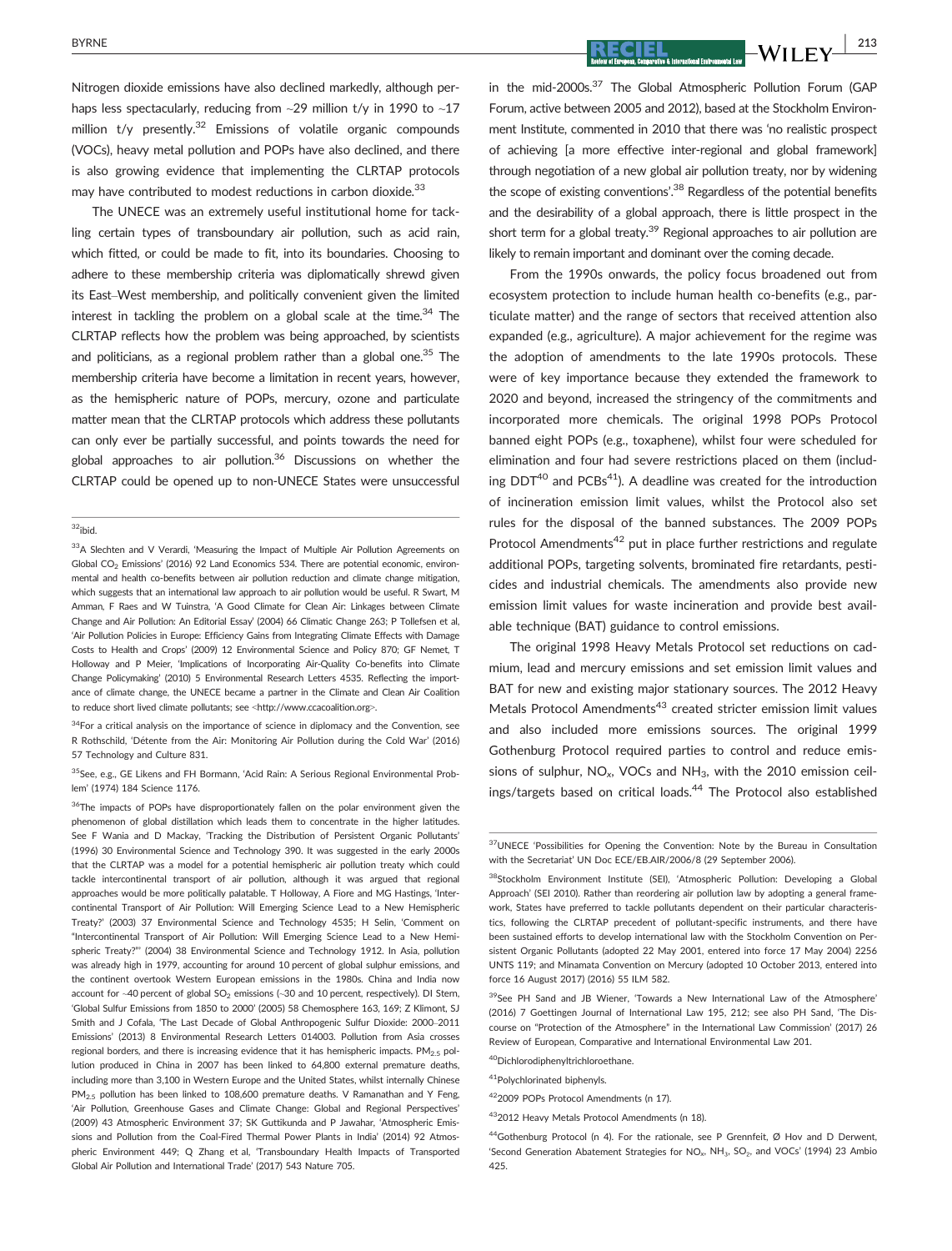$\frac{214}{100}$  WII FY-RECIEL BYRNE

emission limits for a range of sources, along with the BAT requirement. The 2012 Gothenburg Protocol Amendments<sup>45</sup> set new 2020 emissions ceilings for existing pollutants as well as for  $PM<sub>2.5</sub>$ . European Union (EU) Member States are jointly required to reduce  $SO<sub>2</sub>$ emissions by 59 percent,  $NO<sub>x</sub>$  emissions by 42 percent, VOCs by 28 percent,  $NH<sub>3</sub>$  by 6 percent and particulate matter by 22 percent.<sup>46</sup>

A further development of note was the introduction of 'flexible transitional arrangements' in the 2012 Heavy Metals Protocol Amendments<sup>47</sup> and the 2012 Gothenburg Protocol Amendments,<sup>48</sup> which were to appeal to new parties to the protocols. The amended Gothenburg Protocol<sup>49</sup> affords new parties an extension for the development of implementation plans with a final implementation deadline of 31 December 2030. The 2012 amendments to the Heavy Metals Protocol contained similar extensions for the implementation of BAT and limit values to existing stationary sources. The deadline for new parties to take advantage of these arrangements is by the end of December 2019.

## 3 | ENTRY INTO FORCE OF THE AMENDMENTS

The entry into force of the amendments will signpost State commitment to tackling transboundary air pollution, strengthen the regime's legitimacy and credibility,<sup>50</sup> and will enable formal assessments of compliance. What then is the current situation regarding the entry into force of the amendments? For certain non-binding elements, the parties agreed that they could enter into force via decisions of the Executive Body (EB); the remainder would require the parties to formally accept them. The amendments to Annexes V and VII of the 1998 POPs Protocol which provide guidance on BAT entered into force in 2010.<sup>51</sup> The amendments to Annex I of the 1999 Gothenburg Protocol are in force and adjusted the level of critical loads.<sup>52</sup> Amendments to Annex III of the 1998 Heavy Metals Protocol on guidance for BAT have also entered into force.<sup>53</sup>

The outlook for the amendments which require the parties to formally accept them (e.g., the emissions targets) is somewhat

50See D Bodansky, 'The Legitimacy of International Governance: A Coming Challenge for International Environmental Law?' (1999) 93 American Journal of International Law 596.

disconcerting, but there are grounds for optimism. The threshold for entry into force is that two-thirds of the parties at the time of their adoption formally accept them.<sup>54</sup> It appears that the 2009 amendments to the text and to Annexes I–IV, VI and VIII to the 1998 POPs Protocol might enter into force first, as eight years since the EB adopted the amendments by consensus it has 13 parties, including the EU and Canada. A total of 19 acceptances will be required.<sup>55</sup> This seems likely to occur if the majority of EU Member States accept. The 2009 Amendments to Annexes I and II to the 1998 POPs Protocol has currently 10 acceptances, including the EU. Likewise, it will require 19 for entry into force.

The 2012 Heavy Metals Protocol Amendments<sup>56</sup> have been accepted by 11 parties including the United States and the EU, and require 22 acceptances to enter into force.<sup>57</sup> Perhaps surprising given its prominent position and flagship status is the acceptance rate for the 2012 Amendment of the text and Annexes II–IX, and the addition of new Annexes X and XI to the Gothenburg Protocol. Currently only six parties have accepted, although the recent acceptance of the United States and the EU may give some momentum and aid its entry into force. These amendments require 17 parties to accept.58

A crucial role is played by the EU in bolstering action on LRTAP through the incorporation of these amendments into EU law.<sup>59</sup> The EU amended its regulation on POPs in 2010,<sup>60</sup> and the bloc has also completed the process for the acceptance of the 2012 Gothenburg Amendments, <sup>61</sup> now that it has agreed the 2016 National Emission Ceilings (NEC) Directive.<sup>62</sup> The 2020–2029 commitments in the new

55UNECE 'Report of the Executive Body on its Thirty-Sixth Session' UN Doc ECE/EB.AIR/ 137 (16 March 2017) para 31. The original 1998 POPs Protocol had 29 parties in December 2009. Currently it has 33 parties.

562012 Heavy Metals Protocol Amendments (n 18).

<sup>58</sup>ibid para 31. The Protocol had 25 parties at the time of the amendments adoption in May 2012 (the Protocol currently has 26 parties).

#### 59Byrne (n 12) 41–43.

 $^{60}$ Commission Regulation (EU) No 756/2010 of 24 August 2010 amending Regulation (EC) No 850/2004 of the European Parliament and of the Council on persistent organic pollutants as regards Annexes IV and V [2010] OJ L223/20; Commission Regulation (EU) No 757/2010 of 24 August 2010 amending Regulation (EC) No 850/2004 of the European Parliament and of the Council on persistent organic pollutants as regards Annexes I and III [2010] OJ L223/29.

<sup>61</sup>See Council of the European Union, 'Improving Air Quality: EU Acceptance of the Gothenburg Protocol Amendment in Sight' (17 July 2017) <[http://www.consilium.europa.](http://www.consilium.europa.eu/en/press/press-releases/2017/07/17-agri-improving-air-quality/) [eu/en/press/press-releases/2017/07/17-agri-improving-air-quality/](http://www.consilium.europa.eu/en/press/press-releases/2017/07/17-agri-improving-air-quality/)>.

 $^{62}$ Directive (EU) 2016/2284 of the European Parliament and of the Council of 14 December 2016 on the reduction of national emissions of certain atmospheric pollutants, amending Directive 2003/35/EC and repealing Directive 2001/81/EC [2016] OJ L344/1.

<sup>452012</sup> Gothenburg Protocol Amendments (n 8 and n 19).

<sup>46</sup>C Agren, 'New Gothenburg Protocol Adopted' (Acid News, June 2012) <[http://www.airc](http://www.airclim.org/acidnews/2012/AN2-12) [lim.org/acidnews/new-gothenburg-protocol-adopted](http://www.airclim.org/acidnews/2012/AN2-12)>.

<sup>472012</sup> Heavy Metals Protocol Amendments (n 18).

<sup>482012</sup> Gothenburg Protocol Amendments (n 8).

<sup>49</sup>Gothenburg Protocol (n 4).

<sup>51</sup>POPs Protocol (n 10), Entry into force of the amendments to Annexes V and VII to the Protocol (C.N.554.2010.TREATIES-2 of 14 September 2010 (Amendments to Annexes V and VII), 20 December 2010) <[http://treaties.un.org/doc/Publication/CN/2010/CN.554.](http://treaties.un.org/doc/Publication/CN/2010/CN.554.2010-Eng.pdf) [2010-Eng.pdf](http://treaties.un.org/doc/Publication/CN/2010/CN.554.2010-Eng.pdf)>.

<sup>52</sup> Gothenburg Protocol (n 4), Entry into force of amendments to Annex I to the Protocol (C.N.171.2013.TREATIES-XXVII.1.h of 7 March 2013 (Adoption of Amendments to Annex I to the Protocol), 19 September 2013) <[http://treaties.un.org/doc/Publication/CN/2013/](http://treaties.un.org/doc/Publication/CN/2013/CN.171.2013-Eng.pdf) [CN.171.2013-Eng.pdf](http://treaties.un.org/doc/Publication/CN/2013/CN.171.2013-Eng.pdf)>.

<sup>53</sup>Heavy Metals Protocol (n 9), Entry into force of amendment to Annex III to the 1998 Protocol on Heavy Metals (C.N.711.2013.TREATIES-XXVII.1.f of 11 October 2013 (Amendment to Annex III to the 1998 Protocol on Heavy Metals), 27 January 2014) <[http://treaties.](http://treaties.un.org/doc/Publication/CN/2013/CN.711.2013-Eng.pdf) [un.org/doc/Publication/CN/2013/CN.711.2013-Eng.pdf](http://treaties.un.org/doc/Publication/CN/2013/CN.711.2013-Eng.pdf)>.

<sup>&</sup>lt;sup>54</sup>Recently, the EB has tasked an ad hoc group of legal experts to 'provide advice on the legal implications of the ratification by a State of an amended protocol to the Convention by a State not Party to the original protocol, before the amendments have entered into force'. The group concluded that '[i]f non-Party States choose to ratify the Protocols in question and upon ratification declare that they only ratify the amended version of the Protocols, this would mean that they would not be Parties to the Protocols until the amendments entered into force. Their ratifications could not therefore be counted towards the number of acceptances necessary to bring the amendments into force.' UNECE 'Ratification of Amended Protocols that have not yet Entered into Force, Note by the Ad Hoc Group of Legal Experts' UN Doc ECE/EB.AIR/2016/5 (22 February 2016) paras 20–22.

<sup>57</sup>UNECE 'Report of the Executive Body on its Thirty-Sixth Session' (n 55) para 30. The original Protocol had 33 parties at the time of adoption in December 2012 (currently the Protocol has 34 parties in total).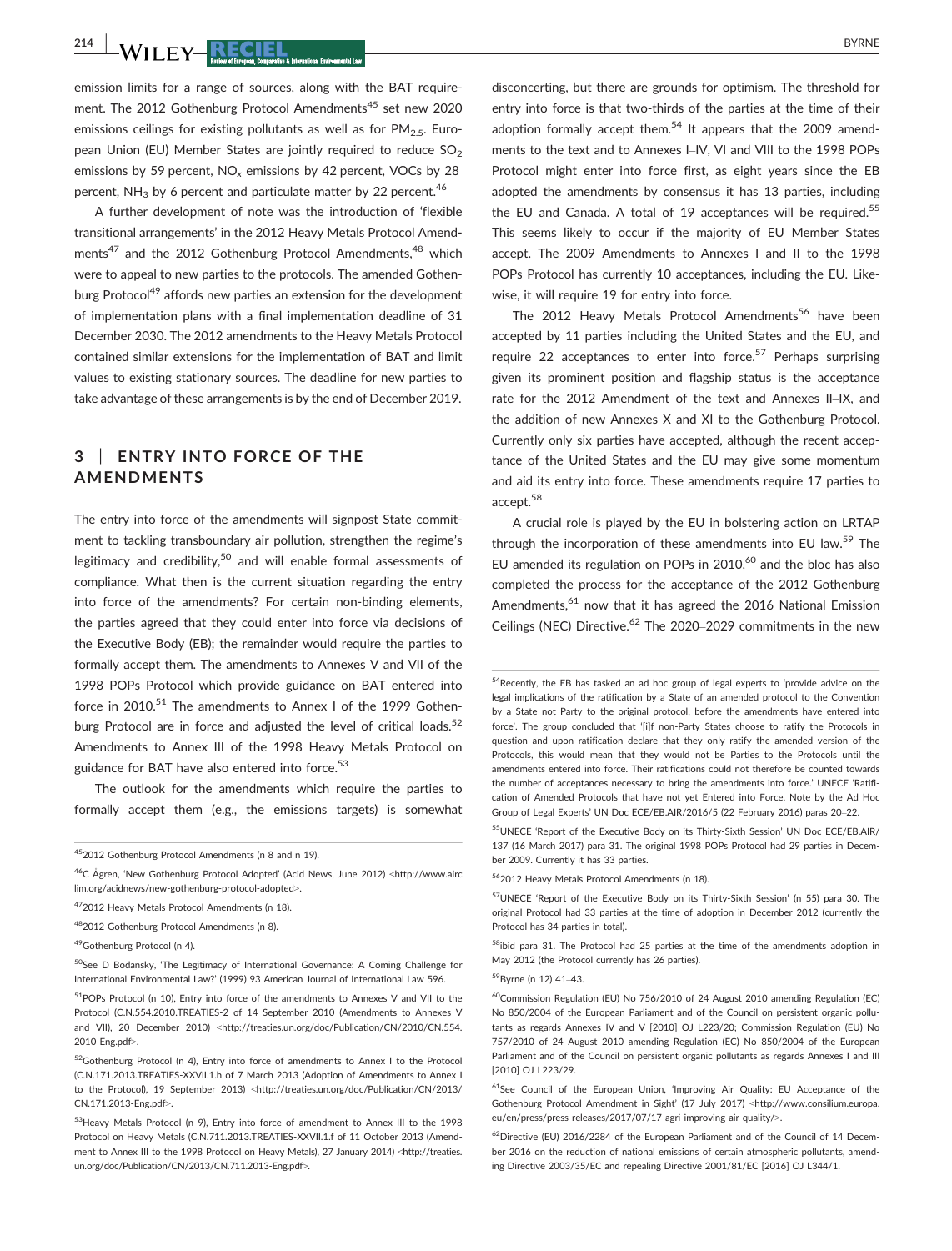Directive are the same as the Gothenburg Protocol Amendments,<sup>63</sup> seen at the time as not particularly ambitious, $64$  although the Directive set more stringent 2030 targets. The 2016 NEC Directive is an important development as it means that the 2012 Gothenburg Protocol Amendments<sup>65</sup> will apply to the EU Member States even if they do not enter into force.

Whereas the early period of the regime was largely driven by the leadership of the Nordic States,<sup>66</sup> replaced by the EU in the 1990s and 2000s, $67$  it is now becoming an increasingly difficult task to identify leadership in Europe for enhanced action on transboundary air pollution since the great recession, with most momentum currently emanating from city mayors who are better positioned to respond to local concerns, but are not formally involved in national or European decision making.<sup>68</sup> Traditional economic arguments have been in the ascendency over the recent period and explain why States have not accepted the amendments in sufficient numbers, with concerns over cost-effectiveness, austerity and the effects of environmental regulations on the economy being dominant. The 2016 NEC Directive, for example, struggled with the problem of enforcing emission limit values for vehicles and also experienced a strong lobby from industry, agriculture<sup>69</sup> and some governments (e.g., the United Kingdom (UK)), that led to the European Commission's proposals being watered down.<sup>70</sup>

The EB has maintained focus on the amendments and from indications from the parties, it appears that the amendments for the POPs Protocol and the amended Heavy Metals Protocol may enter into force by 2018, and the amended Gothenburg Protocol by  $2019<sup>71</sup>$  This is predicated on the parties following through on their words. If the amendments do not enter into force, it would raise serious questions as to the commitment of the UNECE States to cooperate on transboundary air pollution and would represent something of a setback for the regime, which risks the law becoming fixed in the 1990s.

652012 Gothenburg Protocol Amendments (n 8).

 $71$ UNECE 'Report of the Executive Body on its Thirty-Sixth Session' (n 55) paras 29-31.

## 4 | IMPROVING STATE PARTICIPATION IN THE REGIME

An effectiveness assessment of international environmental law stresses that getting the relevant States to participate is a key marker for success.<sup>72</sup> However, the term 'relevant State' is open to interpretation for transboundary air pollution law. Relevance is determined by science and the specific domestic and geopolitical context. In its early history, the CLRTAP regime focused on the key polluting States of Northern Europe, and due to industrial secrecy and meteorology, the European border of the former Soviet Union became one of the main areas of attention, as opposed to the Soviet Union as a whole.<sup>73</sup> With the optimism of the end of the Cold War, the principle of regional unity and increasing standardization across the UNECE region came to the fore. With the breaking up of the Soviet Union and Yugoslavia in the early 1990s, a great deal of effort was put into getting the newly independent States (NIS) to accede to the Convention. This was largely successful, by 2006 out of potentially 56 member States to the UNECE, the Convention had 51 parties, with only Andorra, Israel, San Marino, Tajikistan, Turkmenistan and Uzbekistan not becoming parties to the CLRTAP. Furthermore, the NIS of Eastern Europe, the Caucasus and Central Asia, particularly those who did not become members of the EU, or were heavily industrialized prior to gaining membership, such as Poland, did not become parties to the protocols adopted after the end of the Cold War. The next step has been to increase the accessions to the protocols so that the legal framework would apply more fully to the entire UNECE region, and not just predominantly to Western Europe and North America. What were considered the 'relevant States' changed due to geopolitics and changes in scientific knowledge, but it remains the case that there is limited motivation for supporting EECCA States in their pollution reduction activities, and no formal funding mechanism exists in the protocols, despite the issue being known for at least 25 years.<sup>74</sup> The Regional Air Pollution Information and Simulation model developed by the International Institute for Applied Systems Analysis, which provides estimates of the environmental and economic effectiveness of the abatement strategies to inform the negotiations, had found that large emission reductions in Eastern Europe (e.g., Poland) were the most effective. As Reis and colleagues have suggested, however, 'low average incomes in Eastern European countries could prohibit ambitious policy measures'.<sup>75</sup>

There are a number of caveats when trying to implement environmental law in the NIS, especially in the Central Asian States. As Marsden has noted, the region has 'a prevailing culture of secrecy, corruption and political authoritarianism, under which opposition to

<sup>632012</sup> Gothenburg Protocol Amendments (n 8).

<sup>&</sup>lt;sup>64</sup>S Reis et al, 'From Acid Rain to Climate Change' (2012) 338 Science 1153, 1154; C Ågren, 'Editorial' (Acid News, June 2012) <<http://www.airclim.org/acidnews/2012/AN2-12>> 2.

<sup>66</sup>McCormick (n 22) 79–80.

 $67$ S Biesenbender and J Tosun, 'Domestic Politics and the Diffusion of International Policy Innovations: How does Accommodation Happen?' (2014) 29 Global Environmental Change 424.

<sup>&</sup>lt;sup>68</sup>See, e.g., A Hidalgo and S Khan, 'City Air is Silently Killing Us - But Mayors are Now Stepping Up' (Climate & Clean Air Coalition 2017) <[http://www.ccacoalition.org/en/blog/](http://www.ccacoalition.org/en/blog/city-air-silently-killing-us-mayors-are-now-stepping) [city-air-silently-killing-us-mayors-are-now-stepping](http://www.ccacoalition.org/en/blog/city-air-silently-killing-us-mayors-are-now-stepping)>; M McGrath, 'Four Major Cities Move to Ban Diesel Vehicles by 2025' (BBC News, 2 December 2016) <[http://www.bbc.co.uk/ne](http://www.bbc.co.uk/news/science-environment-38170794) [ws/science-environment-38170794](http://www.bbc.co.uk/news/science-environment-38170794)>; London City Hall, 'Cleaning Up London's Air' (2017) <[https://www.london.gov.uk//what-we-do/environment/pollution-and-air-quality/cleaning](https://www.london.gov.uk//what-we-do/environment/pollution-and-air-quality/cleaning-londons-air)[londons-air](https://www.london.gov.uk//what-we-do/environment/pollution-and-air-quality/cleaning-londons-air)>.

<sup>69</sup>See, for example, the UK's National Farmers Union response: <[https://www.nfuonline.](https://www.nfuonline.com/cross-sector/environment/ippc/final-vote-on-the-national-emissions-ceilings-directive/) [com/cross-sector/environment/ippc/final-vote-on-the-national-emissions-ceilings-directive/](https://www.nfuonline.com/cross-sector/environment/ippc/final-vote-on-the-national-emissions-ceilings-directive/)>.

<sup>&</sup>lt;sup>70</sup>T Goulding, 'UK among EU Nations "Watering Down" Air Quality Proposals' (airqualitynews.com, 21 June 2016) <[http://www.airqualitynews.com/2016/06/21/uk-among-eu](http://www.airqualitynews.com/2016/06/21/uk-among-eu-nations-watering-air-quality-proposals/)[nations-watering-air-quality-proposals/](http://www.airqualitynews.com/2016/06/21/uk-among-eu-nations-watering-air-quality-proposals/)>.

<sup>72</sup>Bodansky (n 12) 264–265.

<sup>73</sup>McCormick (n 22) 80.

<sup>74</sup>See, e.g., J Sliggers and G Klaassen, 'Cost Sharing for the Abatement of Acidification in Europe: The Missing Link in the New Sulphur Protocol' (1994) 4 European Environment 5; MA Levy, 'International Co-operation to Combat Acid Rain' in HO Bergesen and G Parmann (eds), Green Globe Yearbook of International Co-operation on Environment and Development 1995 (Oxford University Press 1995) 59, 65.

<sup>&</sup>lt;sup>75</sup>S Reis et al, 'Institutional Arrangements' in Maas and Grennfelt (n 31) 33, 35; see also C Albin, 'Rethinking Justice and Fairness: The Case of Acid Rain Emission Reductions' (1995) 21 Review of International Studies 119.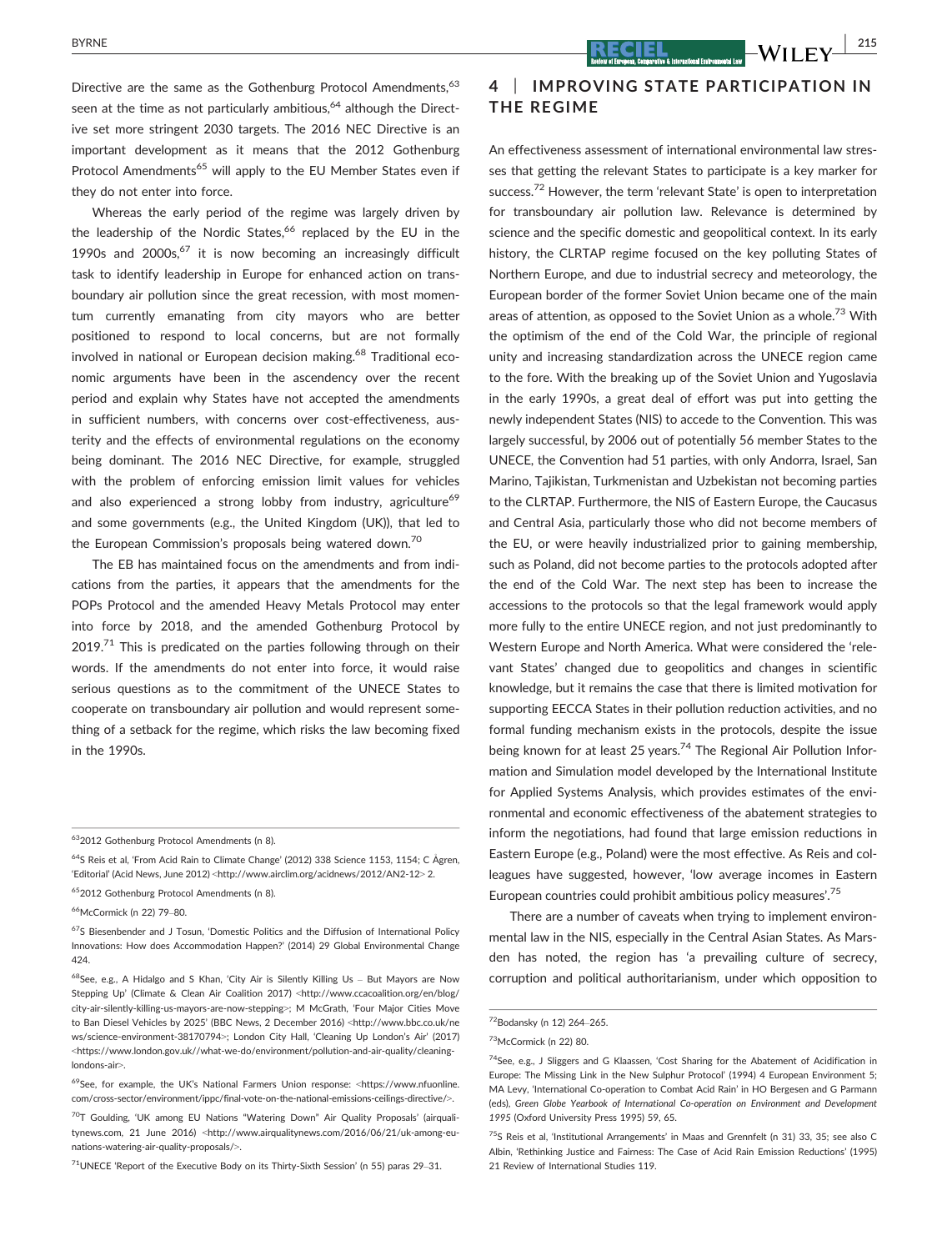$\frac{216}{100}$  WII FY-RECIEL BYRNE

the various regimes has often been brutally suppressed'. <sup>76</sup> The UNECE does have experience with working in such circumstances, having been able to successfully engage with the Soviet Union in the late 1970s and 1980s, however. The creation of the Russian-led EECCA Coordinating Group was a significant step forward, and it held its first meeting in 2011.<sup>77</sup> This work was also complemented by meetings and workshops jointly held with the CLRTAP Task Force on Techno-Economic Issues.78 In terms of accession to the CLRTAP, Tajikistan, Turkmenistan and Uzbekistan made optimistic noises in the early  $2010s$ ,<sup>79</sup> but are yet to become parties. There were signals that the other EECCA countries might accede to the protocols, for example, in 2010 Belarus, Kazakhstan and the Russian Federation signed a Memorandum 'On Development of Eastern Dimension of the Convention on Long-Range Transboundary Air Pollution'. 80

How has the UNECE fared in its ambition to get more parties to the protocols? The 1984 EMEP Protocol $^{81}$  appears to have been the biggest beneficiary of this drive, and suggests that the EECCA countries view the monitoring of air pollution as requiring international cooperation. An optimistic interpretation could be captured by the maxim 'monitoring first, emissions reductions later'. Since 2011, the EMEP Protocol has gained four parties, taking the total to 47: Albania (2011), Armenia (2014), Georgia (2013) and Moldova (2016). This means that Eastern Europe is now included in the funding regime on a voluntary basis, and further work with Azerbaijan and the States of Central Asia would take this Protocol to the ratification levels of the Convention.

The trends in ratification and the geographic scope of the most recent protocols (the late 1990s protocols) suggest that the attempts by the UNECE to get further ratifications have not been a great success. Poland became a party to the  $NO<sub>x</sub>$  Protocol in 2011, whilst Macedonia became a party to both the Sulphur Protocol II and the Gothenburg Protocol in 2014. Montenegro, Serbia and Spain became parties to both the Heavy Metals Protocol and the POPs Protocol in this period, whilst Portugal became a party to the Heavy Metals Protocol in 2017. Generally speaking, Northern Europe is at the centre of the regime and there is also a corridor of parties in Central and Southeastern Europe from the German border to Bulgaria who are parties to the late 1990s protocols. The EU accession process for the Eastern European countries is likely a contributing factor.<sup>82</sup>

A major problem remains with the industrial, coal-dependent and oil-producing regions of the former Soviet Union. Poland could not be swayed into ratifying the late 1990s protocols despite EU accession, whilst Ukraine, Belarus, Russia, the Southern Caucasus and the Central Asian States also remain indifferent. There was some optimism that the EECCA Coordinating Group might make progress, with Belarus, Kazakhstan, Moldova and Russia signalling their intention to become parties to the later protocols.<sup>83</sup> As yet, these accessions have not materialized.

Turkey and Israel should be mentioned, as they are part of the UNECE area. Turkey, a founding member of the UNECE, ratified the Convention in 1983 and became a party to the EMEP Protocol in 1985 but has not participated since. Israel joined the UNECE in 1991 and has been active in other UNECE areas, most recently acceding to the Protocol on Pollutant Release and Transfer Registers to the Convention on Access to Information, Public Participation in Decision-Making and Access to Justice in Environmental Matters (Aarhus Convention) in 2013.<sup>84</sup> It has not ratified the CLRTAP and consequently does not participate in any of the protocols. It is not clear why a number of Eastern Mediterranean countries do not participate; it may be that because the region is not completely represented by the UNECE boundary, <sup>85</sup> States have a disincentive to take on the commitments, or it may be that Turkey's indifference to LRTAP has therefore diminished political will in the surrounding region.<sup>86</sup> Cyprus is somewhat of an outlier, having ratified the later protocols, but the absence of Greece, Israel, Malta and Turkey leaves most of the region outside the scope of the late 1990s protocols.

The recent history of the developments under the CLRTAP suggest that the past 10 years have been something of an impasse with regards to State participation. The lack of substantial financial incentives for the EECCA countries may be a contributing factor, but it is unlikely that in the future mechanisms will be established beyond the development support already offered by Western parties.<sup>87</sup> It is entirely possible that in the short to medium term (for the next 20 years) the Eastern UNECE region will remain outside the scope of the protocols. The UNECE and the EB of the CLRTAP need to reconsider how they interact with the EECCA States if any progress is to be made, in particular by creating a more dynamic approach that enables front runners in the EECCA to emerge. This may increase the application of transboundary air pollution law across the entire bloc.

#### 5 | ADJUSTMENTS UNDER THE 1999 GOTHENBURG PROTOCOL

Compliance and implementation are of central importance to the notion of legal effectiveness, as are the precision and stringency of

<sup>76</sup>Marsden and Brandon (n 30) 296; see also E Neumayer, 'Do Democracies Exhibit Stronger International Environmental Commitment? A Cross-Country Analysis' (2002) 39 Journal of Peace Research 139.

<sup>77</sup>UNECE 'Decision 2010/17, Establishment of a Coordinating Group on the Promotion of Actions Towards Implementation of the Convention in Eastern Europe, the Caucasus and Central Asia' UN Doc ECE/EB.AIR/106/Add.1 (24 February 2011); EECCA Coordinating Group, 'Report, First Session of the Coordinating Group on Promotion of Actions towards Implementation of the Convention on Long-Range Transboundary Air Pollution in Eastern Europe, Caucasus and Central Asia', Informal Doc No 21 (11–15 April 2011).

<sup>78</sup>See <<http://tftei.citepa.org/en/cooperation-with-eecca>>.

<sup>79</sup>Marsden and Brandon (n 30) 292–293.

<sup>80</sup>EECCA Coordinating Group (n 77) 2.

<sup>81</sup>EMEP Protocol (n 11).

<sup>82</sup>H Selin and SD VanDeveer, 'Institutional Linkages and European Air Pollution Politics' in Lidskog and Sundqvist (n 30) 61, 61–67.

<sup>83</sup>EECCA Coordinating Group (n 77).

<sup>84</sup>Protocol on Pollutant Release and Transfer Registers to the Convention on Access to Information, Public Participation in Decision-Making and Access to Justice in Environmental Matters (adopted 21 May 2003, entered into force 8 October 2009) 2626 UNTS 119.

<sup>85</sup>Lebanon, for instance, is outside the UNECE region.

<sup>86</sup>Organisation for Economic Co-operation and Development (OECD), Environmental Performance Reviews: Turkey (OECD 2008) 207.

<sup>87</sup>Byrne (n 12) 59–62.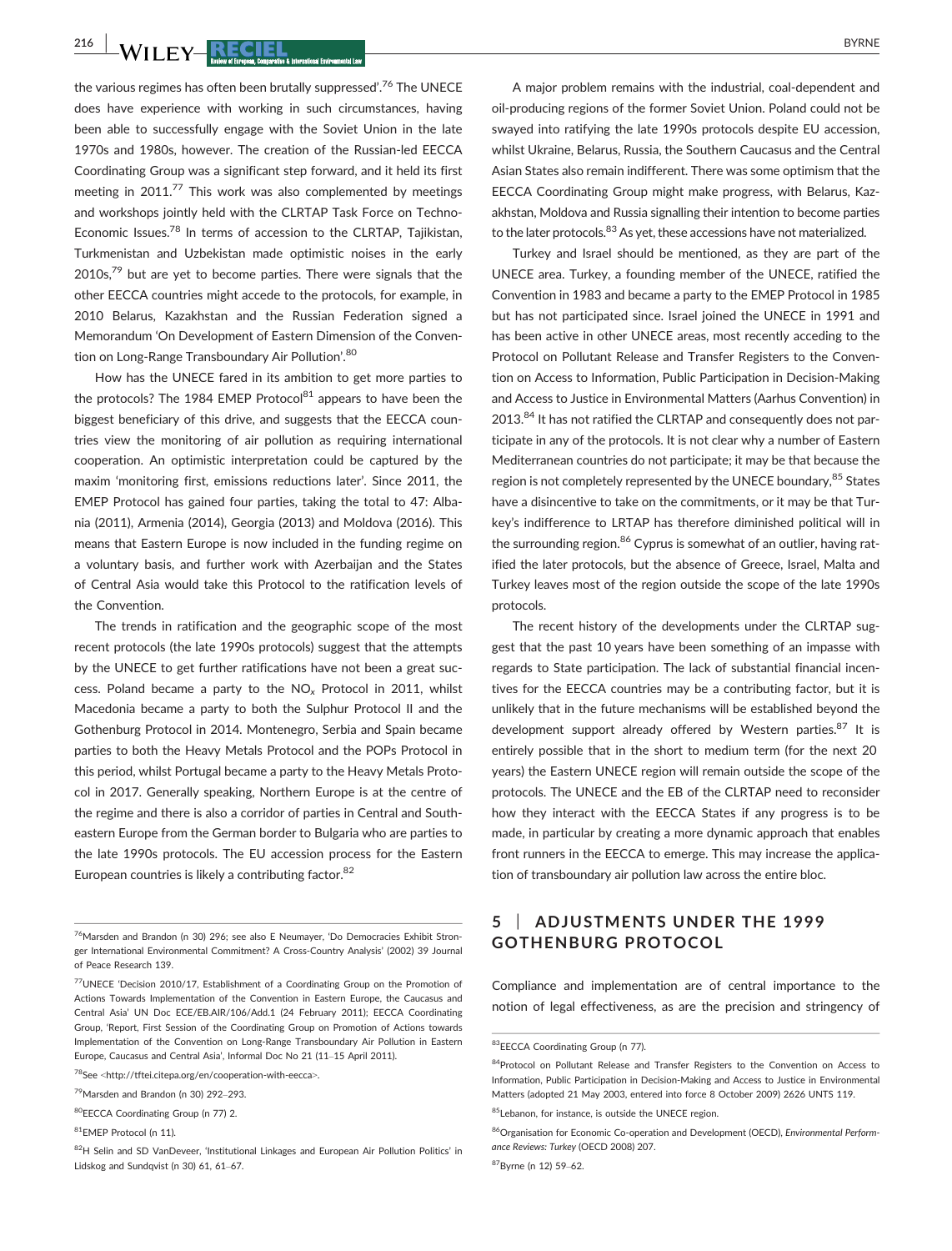$BYRNE$   $-WII$   $FY$   $217$ 

the commitments.<sup>88</sup> The manner of compliance tends to be overlooked in effectiveness assessments, however. The issue that I address here is how expert-led technical changes have a significant effect on whether a State is considered to be in compliance. That compliance is co-produced by law and science is not in dispute.<sup>89</sup> but how we interpret and assess such occurrences within the effectiveness framework remains controversial.

A vivid example of the important role of expertise in the regime is the principle of adjustments to national emissions levels and ceilings, which became part of the legal framework from the 1994 Sulphur Protocol II onwards. Article 11(1) provided that '[a]ny Party to the Convention may propose an adjustment to annex II to the present Protocol to add to it its name, together with emission levels, sulphur emission ceilings and percentage emission reductions'. <sup>90</sup> Any such proposal would need to be adopted by consensus by the parties present at a session of the  $EB$ <sup>91</sup> New parties to the protocols used this provision. For example, Monaco and Lithuania requested and were granted an adjustment to Annex II of the 1994 Sulphur Protocol II prior to join $ing<sub>1</sub><sup>92</sup>$  as did Cyprus, who additionally requested an adjustment to Annex II of the 1999 Gothenburg Protocol,<sup>93</sup> along with Macedonia.<sup>94</sup> Adjustments had been made to European emission inventories for POPs and mercury by the EMEP Chemical Coordinating Centre in consultation with national experts in order to meet EMEP requirements since the early 2000s, but this was for modelling purposes.<sup>95</sup>

The 2012 Amendments to the Gothenburg Protocol<sup>96</sup> contained an enhanced adjustment process, allowing the application of 'adjustments to emission reduction commitments, or to inventories for the purposes of comparing total national emissions with them', which can be applied in extraordinary circumstances when 'such a circumstance contributes to a Party being unable to meet one of its reduction commitments contained in annex II'.<sup>97</sup> The EB decided to bend the rules for these amendments and provisionally act upon them without the

#### 88ibid 39.

90Sulphur Protocol II (n 4).

 $91$ ibid art 11(6).

<sup>95</sup>UNECE 'Report of the 18th Session of the Executive Body' UN Doc ECE/EB.AIR/71 (18 January 2001) Annex IV, 33.

962012 Gothenburg Protocol Amendments (n 18).

required instruments of acceptance being received.<sup>98</sup> The process is overseen by the EMEP Centre on Emission Inventories and Projections (CEIP) in accordance with EB Decisions 2012/3, 2012/4 and 2014/1, and the EB has to agree on any adjustments.<sup>99</sup> There are three extraordinary circumstances: (i) when the emissions source categories were not accounted for when the emission reduction commitment was set; (ii) a significant difference in emission factors for source categories between when the emission reduction commitments were set and when they were to be attained; $100$  and (iii) significant changes in the methodologies for determining emissions from specific sources between the time that emission reduction commitments were set and when they are to be achieved.<sup>101</sup>

The basic idea with adjustments is given developments in knowledge and monitoring, the available information is superior now to what was known when the Gothenburg Protocol was agreed in 1999. Therefore, the argument goes, any changes in the reported data should be adjusted for compliance purposes to focus on what was known in 1999. Adjustments allow continued State participation and enable the parties to improve their emissions data free from the threat of non-compliance. The adjustments process points to the weakness of the precautionary principle within the regime – governments are seen responsible only for the obligations agreed with the available knowledge, and not for any pre-existing uncertainty or scientific progress leading to the identification of new sources, better emission factors or better calculation methodologies.<sup>102</sup>

At the time, this development was not seen as particularly problematic, $103$  but the significance of these decisions has increased due to the actions of the parties. By 2013, the available data suggested that a number of States would be found in non-compliance with the 2010 emission ceilings/targets under the Gothenburg Protocol,<sup>104</sup> amounting to about a third of the parties to the protocol having a problem with at least one of the pollutants. The States that were likely to be in non-compliance for NO<sub>y</sub> were Belgium, Denmark, France, Luxembourg and Spain; for NMVOCs, Germany and Luxembourg; and for NH<sub>3</sub>, Croatia, Denmark, Finland, Germany, Norway and Spain.<sup>105</sup> The culprits for  $NO<sub>x</sub>$  have been road transport and

100For details on the emissions factors, see European Environment Agency (EEA), 'EMEP/ EEA Air Pollutant Emission Inventory Guidebook – 2016' (EEA 2016) <[http://www.eea.eu](http://www.eea.europa.eu/publications/emep-eea-guidebook-2016) [ropa.eu/publications/emep-eea-guidebook-2016](http://www.eea.europa.eu/publications/emep-eea-guidebook-2016)>. This is used for both the CLRTAP and EU law.

 $102$ See also Byrne (n 12) 46.

104Gothenburg Protocol (n 4).

105M Gauss et al, 'Status of Transboundary Pollution in 2011' in M. Schulz et al (eds), Transboundary Acidification, Eutrophication and Ground Level Ozone in Europe in 2011 (Norwegian Meteorological Institute 2013) 17–42; see Byrne (n 12) Annex, Table 1.

<sup>89</sup>See generally S Jasanoff, 'Making Order: Law and Science in Action' in EJ Hackett et al (eds), The Handbook of Science and Technology Studies (MIT Press 2008) 761; see also W Tuinstra, L Hordijk and C Kroeze, 'Moving Boundaries in Transboundary Air Pollution Coproduction of Science and Policy under the Convention on Long Range Transboundary Air Pollution' (2006) 16 Global Environmental Change 349; G Sundqvist, M Letell and R Lidskog, 'Science and Policy in Air Pollution Abatement Strategies' (2002) 5 Environmental Science and Policy 147; Lidskog and Sundqvist (n 30); R Lidskog, 'Representing and Regulating Nature: Boundary Organisations, Portable Representations, and the Science–Policy Interface' (2014) 23 Environmental Politics 670.

<sup>92</sup>UNECE 'Report of the Nineteenth Session of the Executive Body' UN Doc ECE/EB.AIR/ 75 (16 January 2002) para 13 (Monaco); UNECE 'Report of the Executive Body on its Twenty-Fifth Session' UN Doc ECE/EB.AIR/91 (27 February 2008) para 19 (Lithuania).

<sup>93</sup>UNECE 'Report of the Twenty-Third Session of the Executive Body' UN Doc ECE/ EB.AIR/87 (27 January 2006) para 11.

<sup>&</sup>lt;sup>94</sup>UNECE 'Report of the Executive Body on its Thirty-Second Session' UN Doc ECE/ EB.AIR/122 (20 February 2014) para 66.

<sup>97</sup>UNECE 'Decision 2012/3, Adjustments under the Gothenburg Protocol to Emission Reduction Commitments or to Inventories for the Purposes of Comparing Total National Emissions with Them' UN Doc ECE/EB.AIR/111/Add.1 (1 November 2012) para 1.

<sup>98</sup>UNECE 'Decision 2012/4, Provisional Application of Amendment to the Protocol to Abate Acidification, Eutrophication and Ground-Level Ozone' UN Doc ECE/EB.AIR/111/Add.1 (1 November 2012).

 $99$ Decision 2012/3 (n 97); Decision 2012/4 (n 98); UNECE 'Decision 2014/1, Improving the Guidance for Adjustments under the 1999 Protocol to Abate Acidification, Eutrophication and Ground-Level Ozone to Emission Reduction Commitments or to Inventories for the Purposes of Comparing Total National Emissions with Them' UN Doc ECE/EB.AIR/127/ Add.1 (22 January 2015). See <[http://www.ceip.at/ms/ceip\\_home1/ceip\\_home/adjustme](http://www.ceip.at/ms/ceip_home1/ceip_home/adjustments_gp/) [nts\\_gp/](http://www.ceip.at/ms/ceip_home1/ceip_home/adjustments_gp/)>.

<sup>101</sup>Decision 2012/3 (n 97) para 6.

<sup>103</sup>See, e.g., Agren (n 64) 3.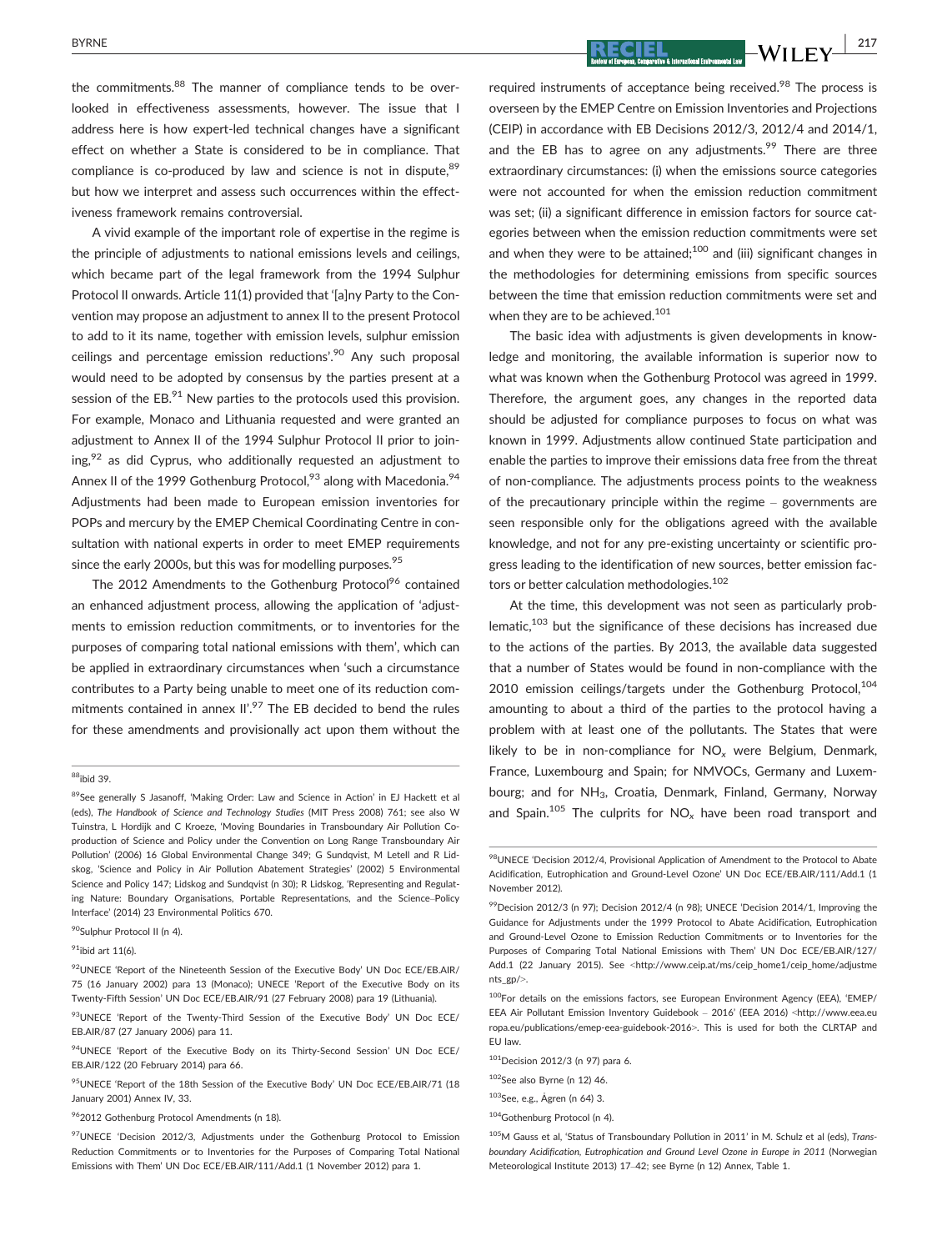$\frac{218}{100}$  WII FY-RECIEL  $\frac{1218}{100}$  BYRNE

agricultural sources (manure, soils and fertilizers); for VOCs it has been manure management and crops; and for  $NH<sub>3</sub>$  it has been road transport, stationary sources, fertilizers and crops.<sup>106</sup> There was an expectation that the Implementation Committee would therefore have an increased workload. The threat of non-compliance has resulted in a swathe of applications to adjust the reported data on national total emissions. Applying for an adjustment suspends any investigations by the Implementation Committee.

CEIP coordinates the expert technical review of the applications and from 2014 has received applications from Belgium, Croatia, Denmark, Finland, France, Germany, Luxembourg and Spain.<sup>107</sup> These adjustments have led to a number of countries switching from being (likely) non-compliant to being in compliance. For example, as a result of this process, Germany appeared to have achieved its 2010 commitment for  $NO<sub>x</sub>$ , with the adjustment knocking off a staggering 20 percent of reported 2010 emission, whilst it achieved compliance for NMVOCs by 2014, but may not be in compliance for  $NH_3$ .<sup>108</sup> Luxembourg appeared to be in compliance after its adjustment for NMVOCs, but not for  $\mathsf{NO}_{\mathsf{x}}^{109}$  France, after adjustment, appeared to have missed the 2010 NO<sub>x</sub> target but achieved compliance by 2013.<sup>110</sup> After the adjustment of its data, Belgium appeared to be in compliance for both  $NO<sub>x</sub>$  and NMVOCs.<sup>111</sup> Spain appeared to be in compliance for its 2010 NO<sub>x</sub> commitment after adjustment.<sup>112</sup> It has not been completely plain sailing, however: the Croatian submission was not seen as sufficiently extraordinary to warrant acceptance.<sup>113</sup> As a result of these adjustments, the Implementation Committee closed its investigations into Belgium, France, Luxembourg and Spain.<sup>114</sup>

From a legal effectiveness approach which prioritizes compliance, the adjustment process and the subsequent shift to compliance is an indicator of success. It would not be helpful to the parties or the regime if the impression was given that compliance was being achieved through obscure technocratic adjustments. Because the technical assessment is overseen by experienced experts in emission inventories, the process has credibility. Having said this, the CEIP

struggled with the initial workload and the adjustment procedure appears to have had a wider impact on the regime. The procedure did not come with its own funding source; consequently, limited EMEP resources were spent on reviewing the applications, and this contributed to the CEIP being unable to complete all its tasks in the 2014–2015 work plan for the implementation of the Convention.<sup>115</sup> The fundamental problem is that the sectoral data for emissions is not the evidence of monitoring for every single source or installation, as this is not possible, but will only ever be the best available data at a given time derived from supposedly representative sampling.<sup>116</sup> Reviewing the inventory sectors is therefore a time-consuming affair and a continuous process to improve emission data quality.

Through the adjustment procedure technical data and scientific knowledge have an enhanced role in determining whether a State is compliant. A broader interpretation that focuses on the manner in which a State achieves compliance would consider the balance between actual emissions reductions (and environmental integrity, therefore) with the need for historic fairness on the issue of changes in knowledge. Indeed, the Implementation Committee Chair 'expressed the Committee's appreciation for the decision by one Party to not submit an application for the use of the inventory adjustment procedure and to concentrate instead on actual emission reduction measures'.<sup>117</sup>

The 2016 NEC Directive incorporated the adjustment procedure into EU law, and nongovernmental organizations and activists have responded critically. A joint policy position paper by ClientEarth, the European Environmental Bureau and AirClim, argued that the adjustment procedure 'is likely to result in higher absolute emissions compared to what is expected at the time the Directive is adopted'.<sup>118</sup> They later reiterated the weakness of the adjustment procedure stating that '[i]nstead of pushing Member States to take immediate action to compensate for possible unforeseen emissions from one sector, the new rules are likely to leave any increased emissions and associated health and environmental impacts unaddressed'.<sup>119</sup> The same arguments hold for the adjustments under the Gothenburg Protocol.

Adjusting the inventories is a compromise to ensure continuing progress is made in air pollution reductions. Now that the low-hanging fruits of technical fixes and end-of-tailpipe solutions have been exploited,<sup>120</sup> air pollution policy is under significant pressure to come

<sup>106</sup>UNECE 'Report of the Second Joint Session of the Steering Body to the Cooperative Programme for Monitoring and Evaluation of the Long-Range Transmission of Air Pollutants in Europe and the Working Group on Effects' UN Doc ECE/EB.AIR/GE.1/2016/2–ECE/ EB.AIR/WG.1/2016/2 (12 January 2017). See also L Duprez, Clearing the Air: A Critical Guide to the New National Emission Ceilings Directive (European Environmental Bureau 2017) 21.

 $107$ See <[http://www.ceip.at/ms/ceip\\_home1/ceip\\_home/adjustments\\_gp/adj\\_country\\_data/](http://www.ceip.at/ms/ceip_home1/ceip_home/adjustments_gp/adj_country_data/)>.

<sup>&</sup>lt;sup>108</sup>Review of the 2016 Adjustment Application by Germany: Expert Review Team Report for the EMEP Steering Body, CEIP/Adjustment RR/2016/Germany (draft) (24 August 2016).

<sup>109</sup> Review of the 2016 Adjustment Application by Luxembourg: Expert Review Team Report for the EMEP Steering Body, CEIP/Adjustment RR/2016/Luxembourg (draft) (24 August 2016).

<sup>110</sup>Review of the 2015 Adjustment Application by France: Expert Review Team Report for the EMEP Steering Body, CEIP/Adjustment RR/2015/France (draft) (1 September 2015).

<sup>&</sup>lt;sup>111</sup>Review of the 2015 Adjustment Application by Belgium: Expert Review Team Report for the EMEP Steering Body, CEIP/Adjustment RR/2015/Belgium (final) (1 September 2015).

<sup>112</sup>Review of the 2015 Adjustment Application by Spain: Expert Review Team Report for the EMEP Steering Body, CEIP/Adjustment RR/2015/Spain (final) (1 September 2015).

<sup>113</sup>Review of the 2014 Adjustment Application by Croatia: Expert Review Team Report for the EMEP Steering Body, CEIP/Adjustment RR/2014/Croatia (V1) (14 August 2014).

<sup>114</sup>UNECE 'Report of the Executive Body on its Thirty-Fifth Session' UN Doc ECE/EB.AIR/ 135 (31 August 2016) para 22.

<sup>115</sup>UNECE 'Report of the Executive Body on its Thirty-Third Session' UN Doc ECE/EB.AIR/ 127 (22 January 2015) para 39.

<sup>116</sup>See, e.g., R O'Driscoll et al, 'A Portable Emissions Measurement System (PEMS) Study of NO<sup>x</sup> and Primary NO2 Emissions from Euro 6 Diesel Passenger Cars and Comparison with COPERT Emission Factors' (2016) 145 Atmospheric Environment 81.

<sup>117</sup>UNECE 'Report of the Executive Body on its Thirty-Third Session' (n 115) para 26(b) (emphasis added).

 $118A$  Andrews, L Duprez and C Ågren, Flexibilities in the National Emission Ceilings (NEC) Directive: Undermining Effective Law Making (Client Earth, European Environmental Bureau and AirClim 2016).

<sup>119</sup>Duprez (n 106) 20.

<sup>120</sup>As foreseen by A Kelly et al, 'Setting National Emission Ceilings for Air Pollutants: Policy Lessons from an Ex-Post Evaluation of the Gothenburg Protocol' (2010) 13 Environmental Science and Policy 28, 40; a vivid example of this phenomenon is the UK government's mistaken promotion of diesel vehicles which increased the levels of air pollution; see M Weaver, 'Fuel Duty Cut for Diesel Cars was Wrong, Says Ex-Chief Science Adviser' (The Guardian, 4 April 2017).